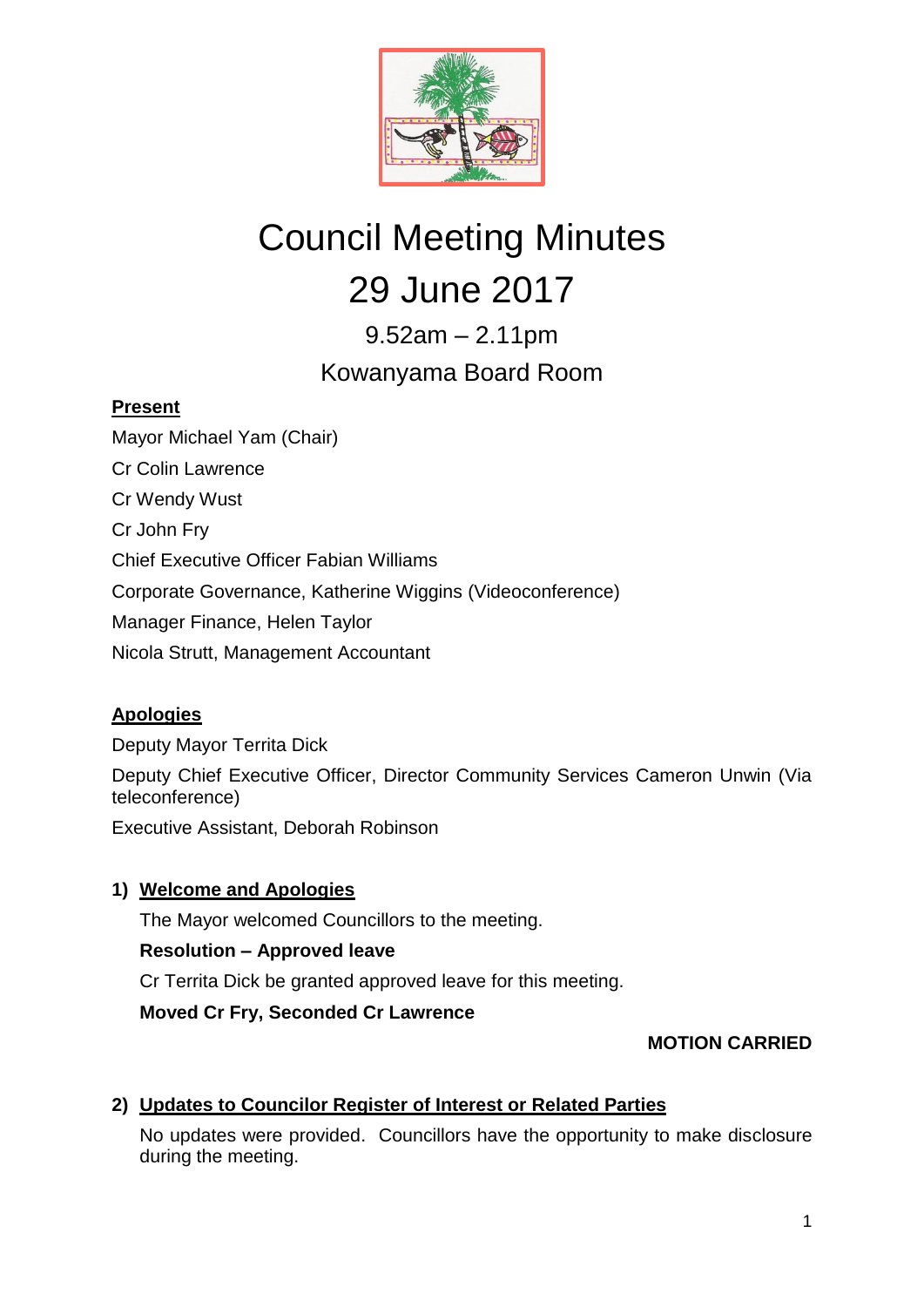# **3) Minutes from Previous Council Meeting**

The CEO presented the May Council meeting minutes, noting key actions.

# **RESOLUTION - Minutes for June 2017 Council Meeting**

That the minutes of the June 2017 Council meeting be adopted as true and accurate.

#### **Moved Cr Lawrence Seconded Fry**

## **MOTION CARRIED**

## **4) Departmental Updates**

## a) Office of the CEO

The CEO presented his May Departmental report. The CEO provided an update as follows:

#### Operational Plan and Budget

Senior staff have been drafting the 2017-2018 Operational Plan and Budget. The Operational Plan and Budget focuses on 1) strengthening Council's financial and governance operations by proving clear financial goals and responsibilities 2) encouraging the growth of the local economy and 3) further collaborating with stakeholders to improve the social and emotional health of community members and council employees. The Draft Operational Plan and Budget are being presented later today.

#### Community Meeting

Council held a successful well attended community meeting on Tuesday 30 May 2017. The purpose of the meeting was to:

- 1. Provide an update to community members on Council's projects
- 2. To seek the community's view on our next Corporate Plan
- 3. For community agencies to provide updates

To further strengthen relationships with the community, we are keen to hold community meetings once every three months, as well as producing a community newsletter. Provisional dates are as below, we are keen to hear from Councillors whether these dates and times would suit:

- Tuesday 29<sup>th</sup> August  $-5.15$ pm  $-7.00$ pm
- Tuesday  $28^{th}$  November 5.15pm 7.00pm
- Tuesday  $27<sup>th</sup>$  February  $-5.15$ pm  $-7.00$ pm
- Tuesday  $29<sup>th</sup>$  August  $-5.15$ pm  $-7.00$ pm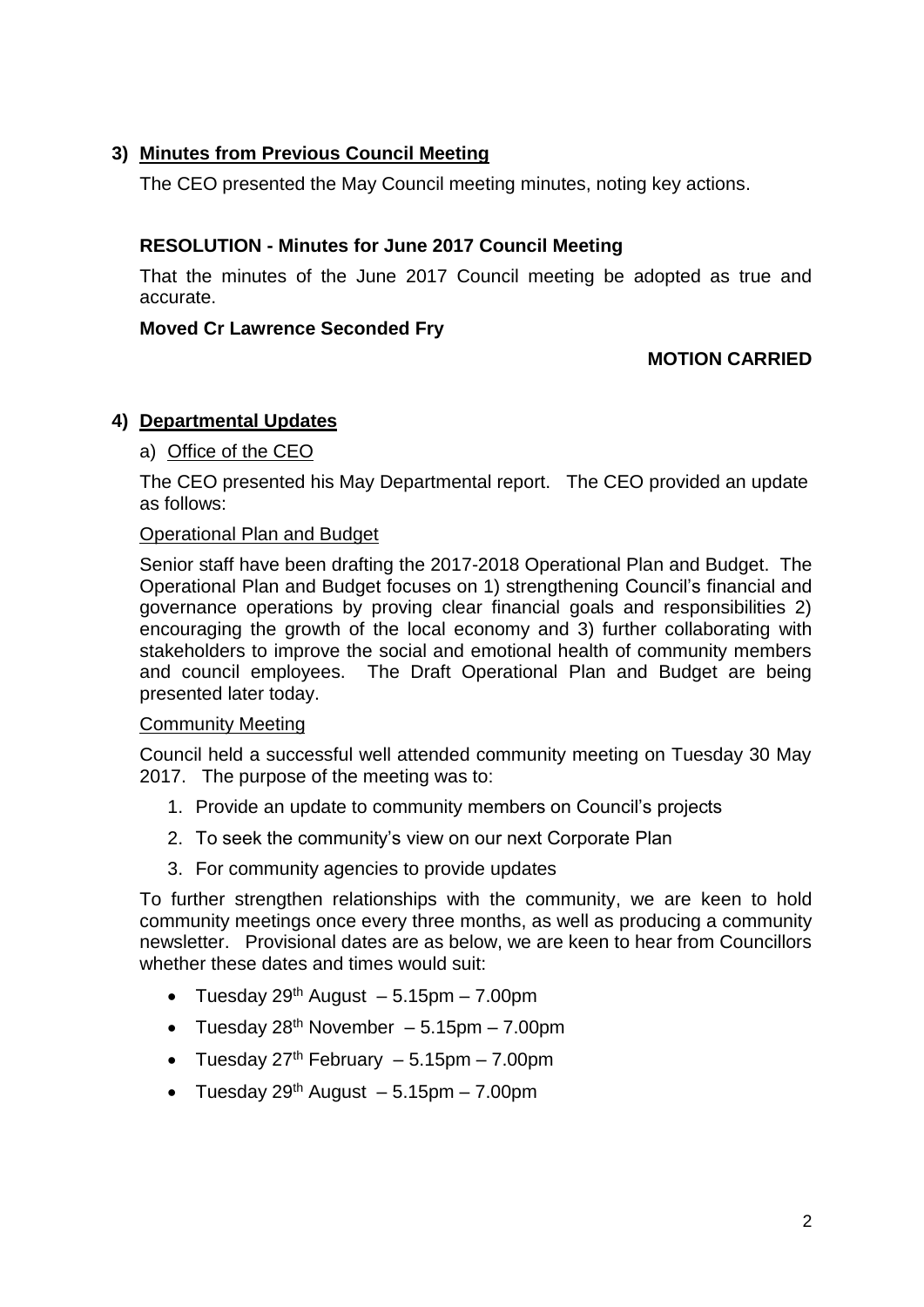Council agreed with the proposed dates.

# **Action Item**

# **For CEO to coordinate the publishing of the Community meeting dates on the local notice boards.**

#### Australian Local Government Association (ALGA) Annual Conference

The Mayor and Katherine Wiggins attended the ALGA, Canberra, on Monday 19 June – Wednesday  $21^{st}$  June. The purpose of the conference was to gain knowledge of national local government best practice and to meet with other local government leaders. The Mayor and Ms Wiggins, with the LGAQ, also met with Government Ministers to advocate for health, housing and employment needs in community. It was very productive few days and well worth attending. Successful motions put forward by other local councils included reducing the use of plastic bags & helium balloons (to protect the environment and sea-life) and moving Australia Day to a different date so all community members can celebrate. These motions will now be further considered by ALGA.

#### Internal Audit – Cash Handling

Our Internal Auditors have now completed the cash handling review. The review has identified practical ways to safeguard employee and council safety when handling cash. The report will be provided to the next Audit and Risk committee. The internal auditors are now working on the fraud management component of the project.

## Mental Health Services

An article in the Cairns Post on Saturday 24 June highlighted the urgent need for improvements to mental health service provision in Kowanyama and other Cape York communities. This article has triggered more interest from Government departments and Ministers in efforts to reduce the impact of mental health. It is vital that this interest is supported by inventions that have a long-term sustainable impact and are driven by community and council (rather than state and federal government departments). To support this mental health has been extensively included within the draft Operational Plan 2017/2018, which will be discussed later on today. This will give Council a clear framework and strategy to advocate for over future months and years.

## Topsy Creek

There had been a delay to the Topsy Creek project as Traditional Owners were seeking additional information on the project and further discussions to allow the gazetting of a new road through Lot 20. Council has now received advised from the Department of Main Roads that they will cover the additional legal fees and so these negotiations can now commence with the Traditional Owners. A meeting with the PBC is currently been scheduled.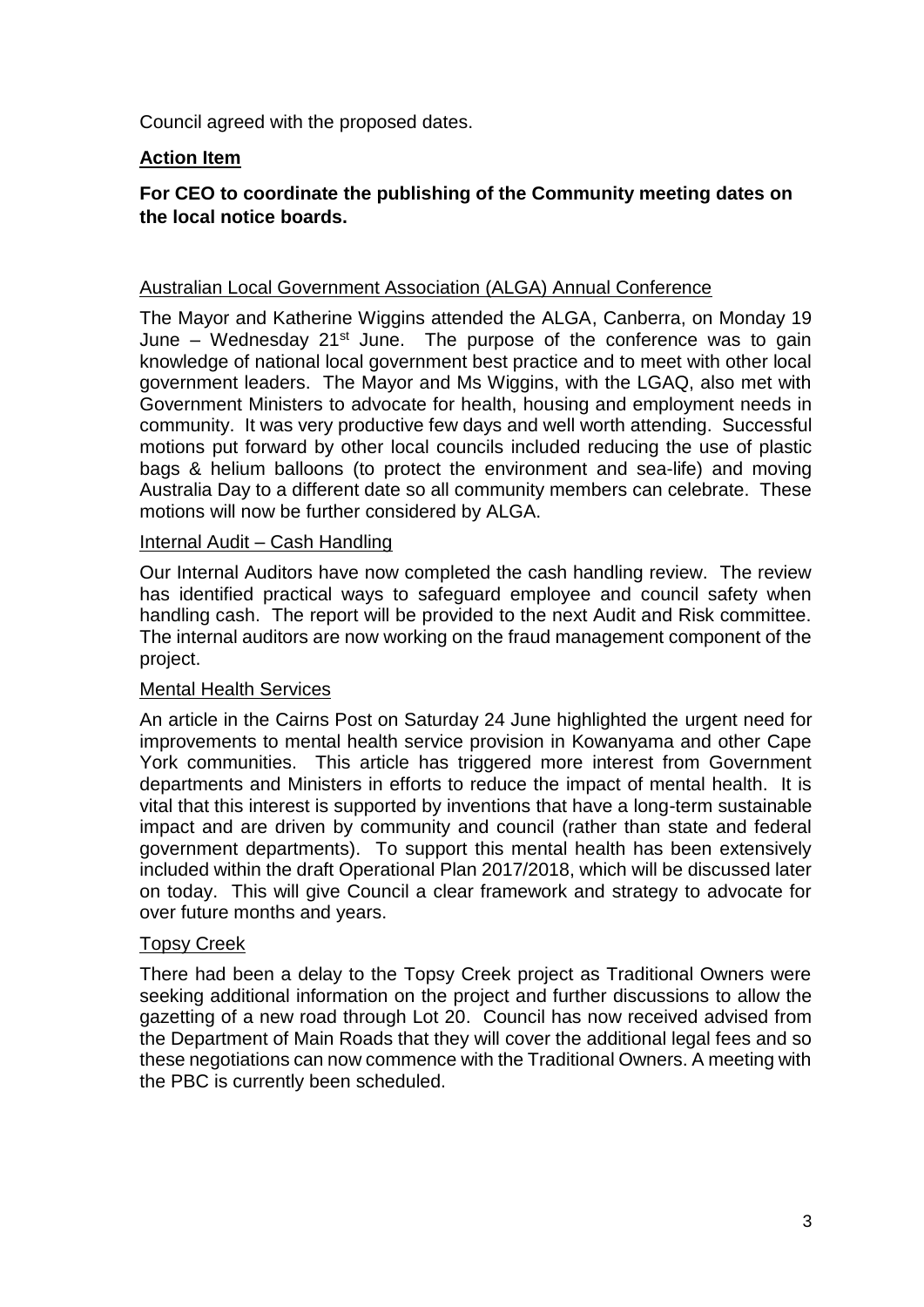# Action Item Progress

There have been 17 Action Items from Council meetings (since Council started to capture the Action Items). 4 Actions Items have been completed and 13 are still in progress.

#### Health Lease

At the May Council meeting it was agreed that Apunipima be requested to provide a health strategy prior to the health lease being further considered. These negotiations are still ongoing.

## **Finance Report**

Helen Taylor, Finance Manager, presented the June Finance report. Key points from the report were noted as follows:

- Our year to date budgeted (expected) income was \$26,184,071
- Our year to date actual income is \$20,052,602
- Our year to date budgeted (expected) expenditure was \$24,998,879
- Our year to date actual expenditure is \$17,315,528

Our net result variance to budget is a favorable \$1,551m, however this will swing significantly during June with the expenditure for Work for Queensland grant. Council continue to be in a good position to hit or exceed the budgeted \$100k surplus by the end of June.

# **5) Closed Business Agenda Reports 10.28am**

## **RESOLUTION – Closed Business**

## **Move in to Closed Business**

That in accordance with s275 of the Local Government Regulation 2012 it is resolved for the meeting to go into closed session to discuss:

- a. The local government's budget
- b. the appointment, dismissal or discipline of employees
- c. industrial matters affecting employees

## **Moved Cr Fry Seconded Cr Lawrence**

## **MOTION CARRIED**

## **In camera session 10.30am**

All staff left the meeting other than CEO Fabian Williams.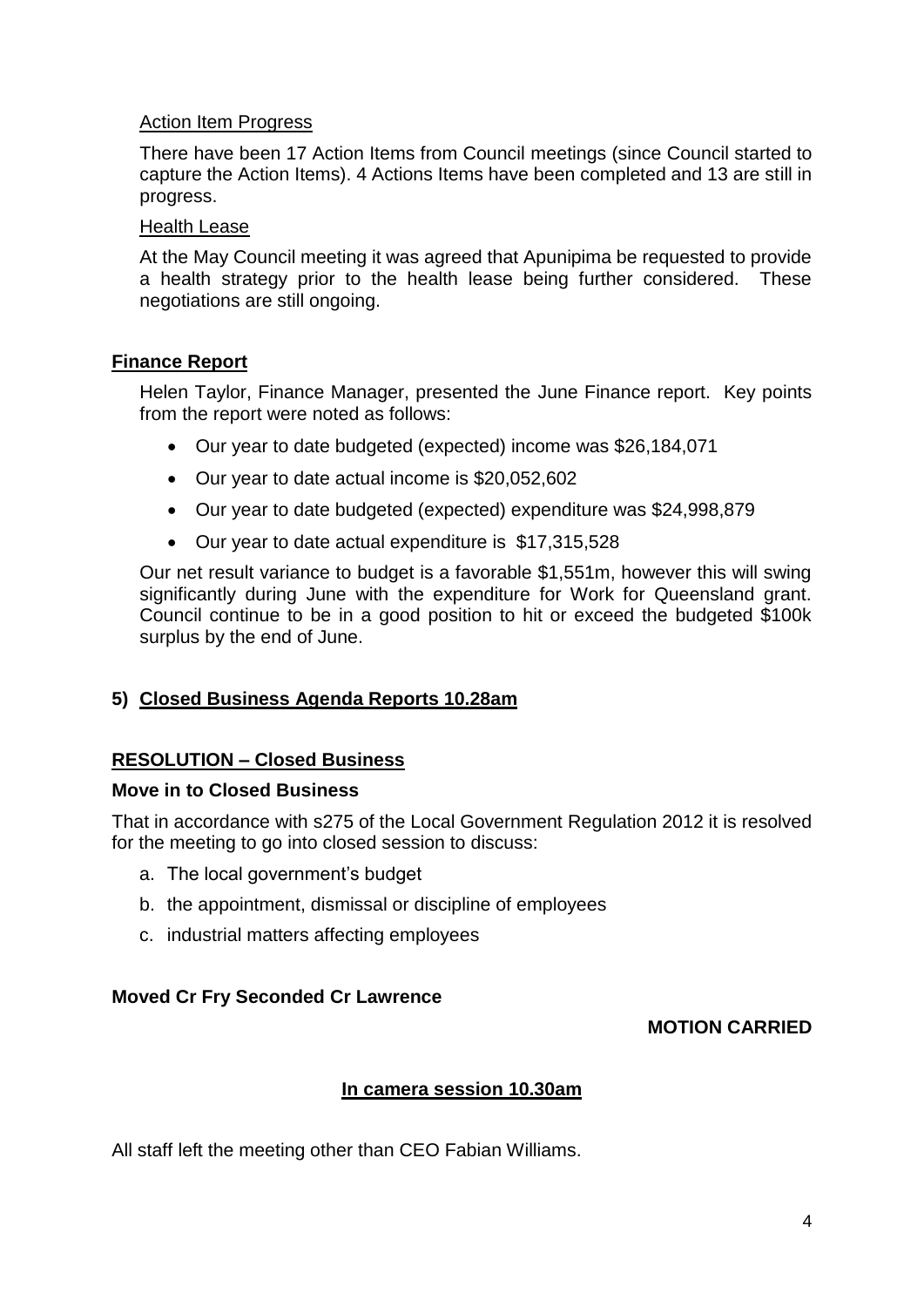# **Katherine Wiggins, Helen Taylor and Nicola Strutt returned to the meeting at 12.01pm.**

# **RESOLUTION – Closed Business**

That Council move out of Closed Business

## **Moved Cr Fry Seconded Cr Lawrence**

# **MOTION CARRIED**

## **a) Operational Plan**

The Operational Plan was presented. Ms Wiggins stated that the purpose of an Operational Plan is to provide staff and Council a framework and direction to work towards during the year and also gives community members and stakeholders clarity on the position and projects that council is working towards.

Once an Operational Plan is endorsed, only the projects contained within it should be worked on by staff in that year. If additional projects are required an Operational Plan review should be conducted and re-endorsed by Council.

The draft Operational Plan is sectioned into five areas to reflect the new Corporate Structure:

- Office of the CEO
- Community Services
- **•** Human Resources
- Finance
- Corporate Governance

The Operational Plan includes main objectives and Key Performance Indicators (KPIs) so that projects can be readily monitored throughout the year. The objectives will be built into the Position Descriptions of the new Executive Team so that the executive have clear roles and responsibilities and performance management of the team is more achievable.

Broadly, the projects contained within the operational plan aim to 1) stabilise Council's financial and governance operations by proving clear financial goals and responsibilities 2) encourage the growth of the local economy and 3) further collaborate with stakeholders to improve the social and emotional health of community members and council employees.

The items contained within the draft operational plan have been developed from the discussions in previous council meetings, using current best practice in local government and also hearing from key staff on the projects required in their areas.

## **Resolution – Operational Plan 2017-2018**

That Council adopt the 2017-2018 Operational Plan as presented.

**Moved Mayor Yam Seconded Cr Wust**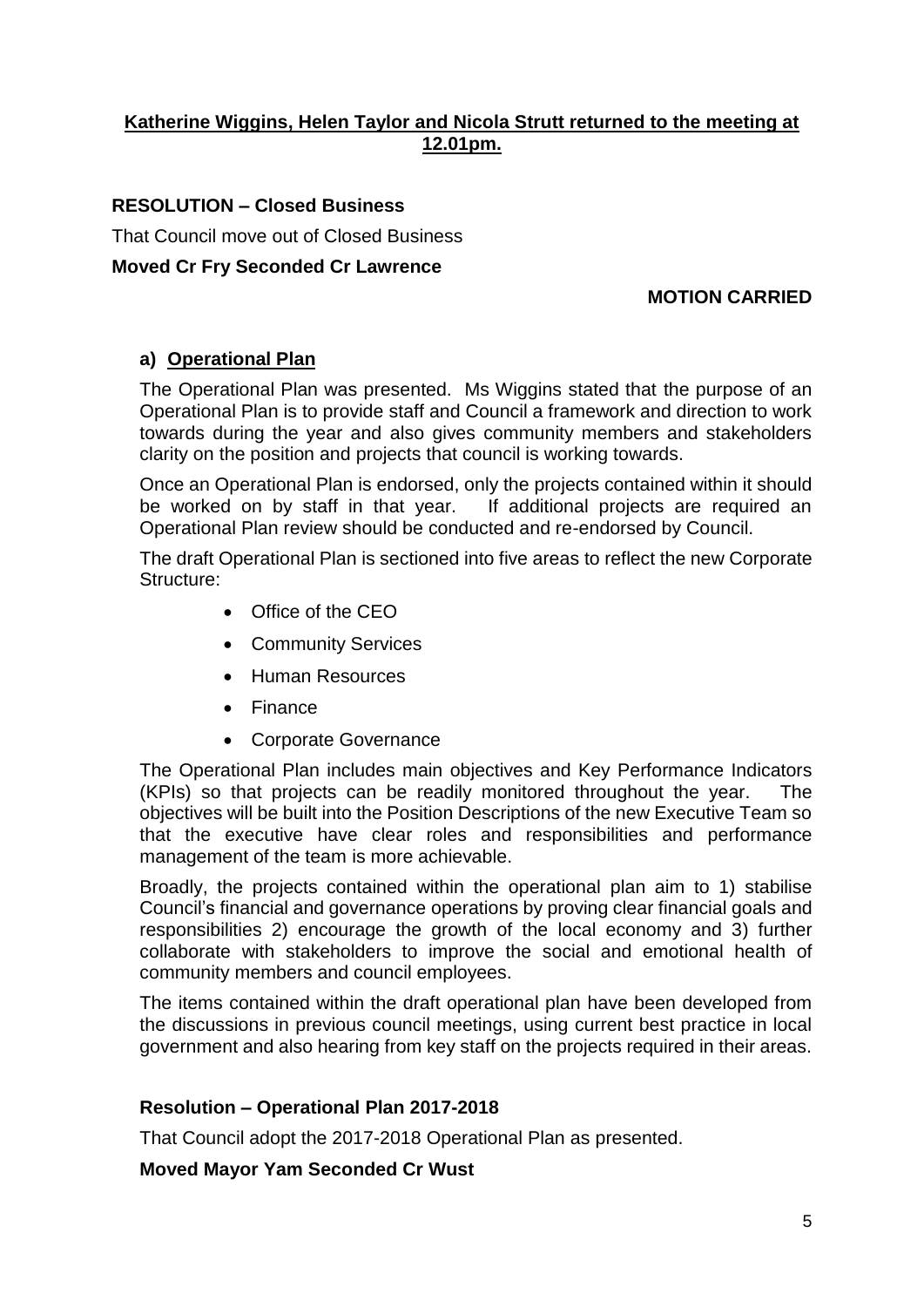# **b) Corporate Structure**

# **Resolution - Corporate Structure**

That Council adopt the Corporate Structure as presented:



# **Moved Mayor Yam Seconded Cr Fry**

# **MOTION CARRIED**

## **c) Insurance**

## **Resolution - Insurance**

That Council resolve to appoint QBE insurance as a sole supplier for the Industrial Special Rates insurance policy at a cost of \$508,710,00, and all other insurance quotes as stated in the Aon report "Kowanyama Aboriginal Shire Council Renewal Report 2017".

## **Moved Cr Lawrence Seconded Cr Fry**

## **MOTION CARRIED**

# **d) \$200,000 contracts**

## **Resolution - \$200,000 contracts**

That Council endorse the following transactions over \$200,000: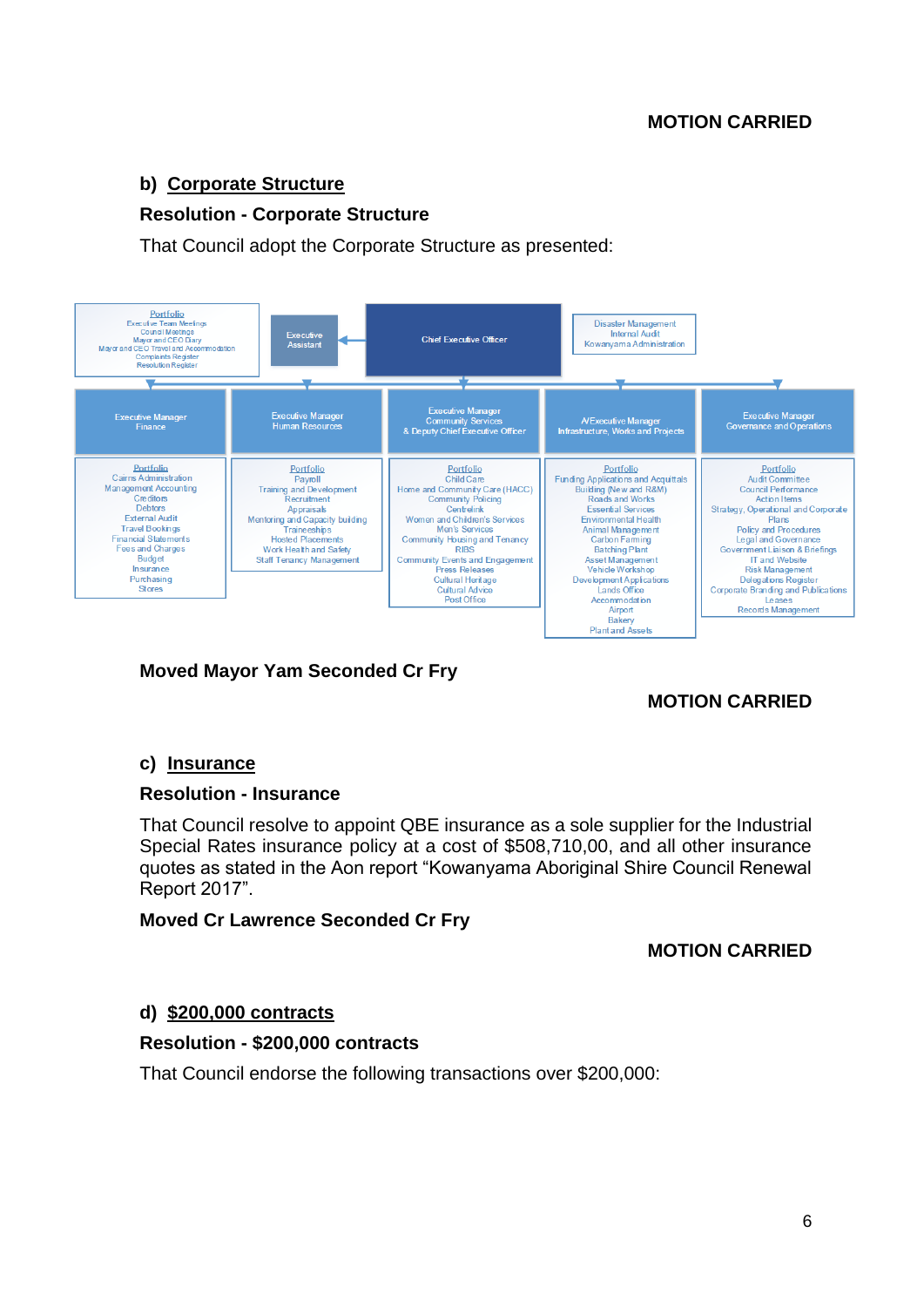| <b>AIRFUEL Total</b>                            | 281,536.09         |
|-------------------------------------------------|--------------------|
| AON (Insurance)                                 | \$<br>1,151,300.90 |
| Australia Post                                  | \$<br>3,699,250.00 |
| <b>BARTOS Plumbing - Repair and Maintanance</b> | \$<br>250,754.51   |
| <b>Black and More</b>                           | \$<br>540,184.12   |
| <b>ERGON ENERGY - POWER CARDS</b>               | \$<br>323,055.15   |
| <b>ERGON ENERGY - POWER CARDS</b>               | \$<br>301,600.04   |
| ROYWOLF - SHIPPING CONTAINERS                   | \$<br>246,672.73   |
| <b>WREN</b>                                     | 1,456,625.06       |

# **Moved Cr Lawrence, Seconded Cr Fry**

# **MOTION CARRIED**

# **e) Topsy Creek**

## **Resolution – Topsy Creek**

That Council endorse the request to the Department of Transport and Main Roads, through to the Cape Indigenous Mayors Alliance (CIMA) for the reallocation of funding for Causeway No. 5 to Topsy Creek Access Road, Drainage and Sealing Works.

## **Moved Mayor Yam Seconded Cr Fry**

# **MOTION CARRIED**

# **6) General Business**

# **a) Budget**

Helen Taylor presented the draft 2017-2018 budget.

Ms Taylor stated that Council would convene again on the 19 July 2017 to endorse the budget.

Ms Taylor also provided the monthly finance update:

Key points from the report are as follows:

- Our year to date budgeted (expected) income was \$26,184,071
- Our year to date actual income is \$20,052,602
- Our year to date budgeted (expected) expenditure was \$24,998,879
- Our year to date actual expenditure is \$17,315,528

The net result variance to budget is a favorable \$1,551m, however this will swing significantly during June with the expenditure for Work for Queensland grant. Ms Taylor stated that Council continue to be in a good position to hit or exceed the budgeted \$100k surplus by the end of June.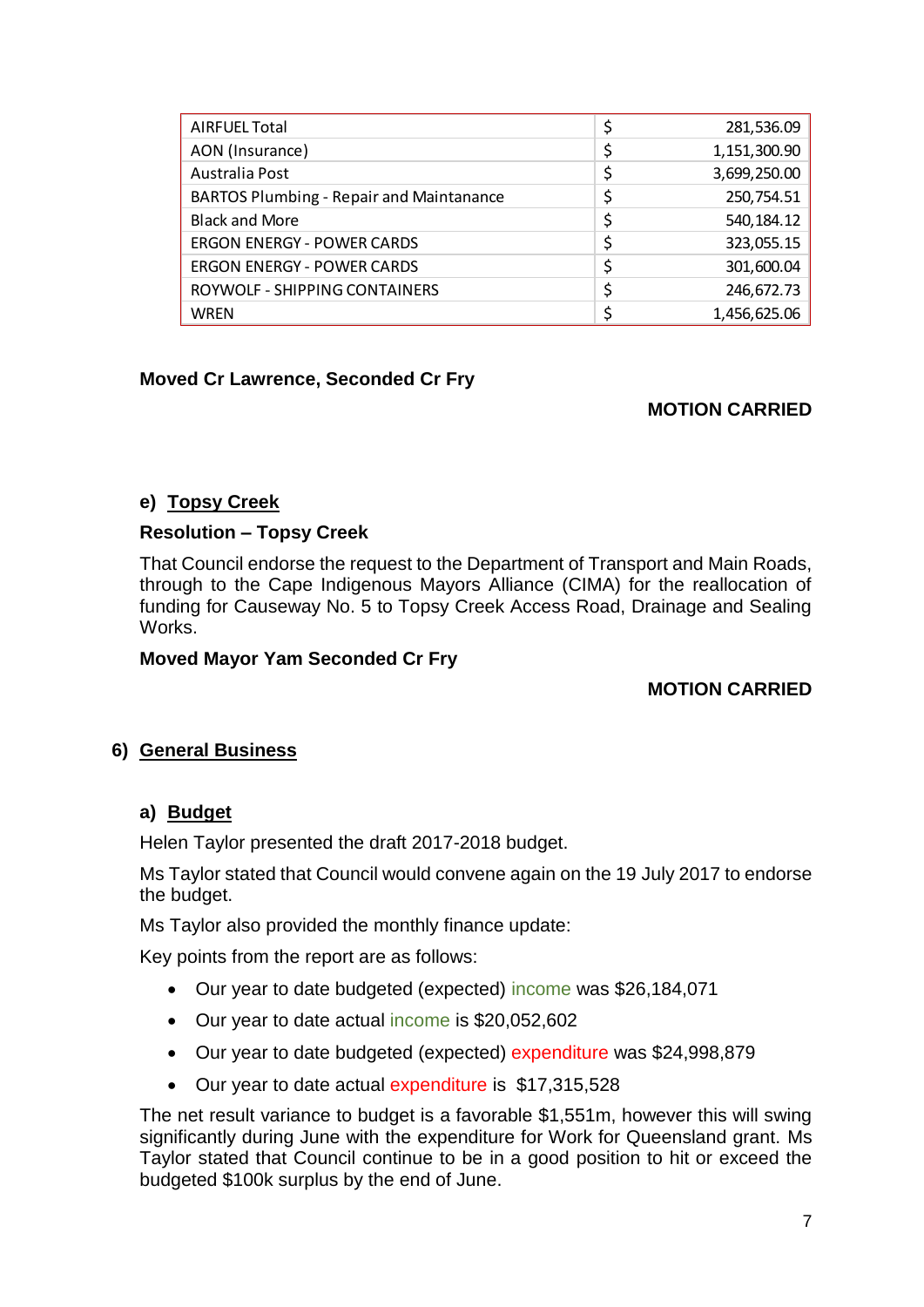# **b) Audit and Risk Committee Meeting and Charter**

Ms Wiggins stated that Council was required to review and note the minutes of each Audit Committee to ensure Council was aware of discussions and actions. Ms Wiggins stated that the Audit and Risk Committee met in May and spoke to the minutes of the meeting and highlighted the new Charter which has amended the title of the "Audit Committee" to the "Audit and Risk Committee" to recognise the committee's new obligation to progress the Risk Register.

## **Resolution – Audit Committee Meeting and Charter**

That Council note the May Audit and Risk Committee Minutes and Charter

## **Moved Mayor Yam Seconded Cr Fry**

## **MOTION CARRIED**

## **c) Asset Management Policy**

Fabian Williams presented the Asset Management Policy

## **Resolution – Asset Management Policy**

That Council adopt Asset Management Policy

## **Moved Cr Fry Seconded Mayor Yam**

# **MOTION CARRIED**

# **d) Email and Internet Policy**

Fabian Williams presented the Email and Internet Policy

# **Resolution – Email and Internet Policy**

That Council endorse the Email and Internet Policy as presented.

## **Moved Cr Wust Seconded Cr Lawrence**

## **MOTION CARRIED**

## **e) Recruitment Policy**

Fabian Williams presented the recruitment policy

# **Resolution – Recruitment Policy**

That Council endorse the Recruitment Policy as presented.

**Moved Mayor Yam Seconded Cr Lawrence**

## **MOTION CARRIED**